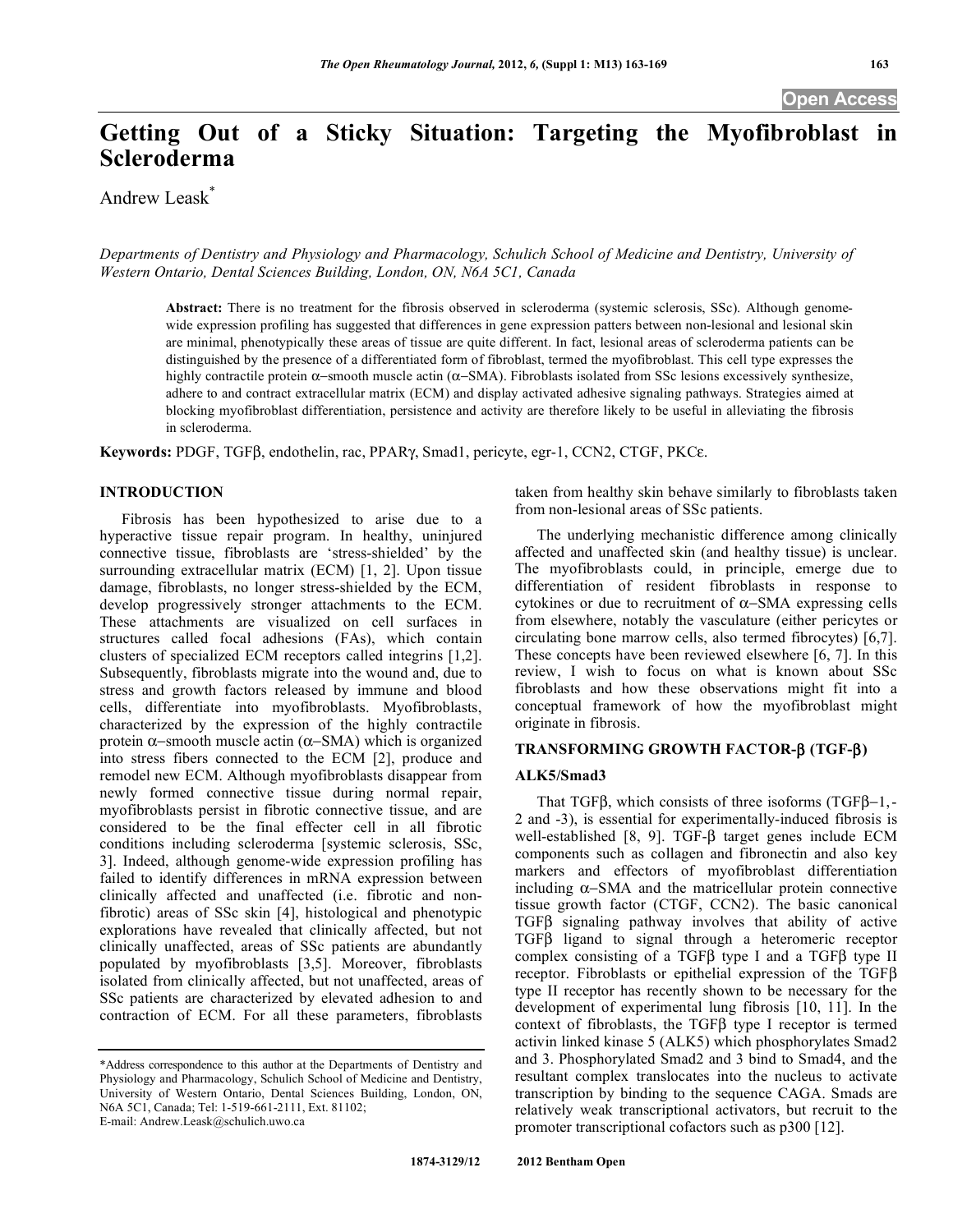TGFB has multiple functions such as suppressing the immune system and epithelial proliferation; thus, targeting  $TGF\beta$  is likely to result in substantial clinical side effects  $[8, 1]$ 9]. A clinical trial evaluating an anti-TGF $\beta$ 1 antibody was recently conducted for SSc. Results obtained during this trial illustrated that the antibody was ineffective and caused serious adverse effects which may or may not be linked to the use of the antibody [13]. Moreover, targeting ALK5 using small molecule inhibitors reverses some aspects of lesional dermal scleroderma fibroblasts, but critically does not reduce  $\alpha$ -SMA or CCN2 protein overexpression or -SMA stress fiber formation characteristic of this cell type [3, 14]. In addition, CCN2 overexpression in SSc fibroblasts does not involve Smad3 [15]. Finally, SSc fibroblasts overexpress endoglin which suppresses canonical  $TGF\beta$ signaling  $[16]$ . Thus canonical TGF $\beta$  signaling contributes to some, but not all, of the phenotype of lesional SSc fibroblasts [3, 14]. That said, however, SSc fibroblasts are in an environment of elevated TGF $\beta$  (coming from immune cells) and exogenous  $TGF\beta can$  further activate gene expression in SSc fibroblasts thus, *in vivo*, canonical TGF signaling is likely to be important of the overall fibrotic phenotype in SSc [17-20].

 Given these above concerns, it is likely that it is worthwhile to examine efforts expended the precise mechanism through which  $TGF\beta$  causes its fibrogenic effects. Indeed, substantial evidence now links non-canonical  $TGF\beta$  signaling pathways to the fibrosis in SSc.

# **ALK1/Endoglin/Smad 1**

Recent data suggest that  $TGFB$  is able to activate Smad1 through ALK1/endoglin (intriguingly a pathway normally considered to operate principally within the vascular system) and that this pathway contributes to the overexpression of profibrotic genes in SSc by elevating ERK [21]. Endoglin, however, appears to be refractory toward canonical TGFB signaling *via* Smad3 [16]. Increased levels of endoglin correlated with high levels of pSmad1, collagen, and connective tissue growth factor (CCN2); depletion of endoglin resulted in reduced expression of these markers [22]. Moreover, this non-canonical ALK1/endoglin pathway may contribute to the overexpression of endothelin-1 (ET-1) by SSc fibroblasts [22]. These results are particularly intriguing as, as described above, myofibroblasts in fibrosis (including in scleroderma) have been postulated to originate from microvascular pericytes; these sets of observations are supportive of this interesting possibility [6, 23, 24] (please see below). Thus targeting the non-canonical  $TGF\beta$ ALK1/endoglin/Smad1 pathway may prove in the future to be a viable anti-fibrotic approach in SSc.

#### **Syndecan 4/ERK/ets-1**

 As discussed above, even though gene expression profiling has identified no clear differences between non lesional and lesional skin, clear phenotypic differences exist between these tissues, in that lesional fibroblasts are myofibroblasts, and, when isolated and cultured, possess -SMA stress fibers and are highly adhesive and contractile [3]. The proteoglycan syndecan 4, a fibronectin coreceptor, appears to be overexpressed selectively in lesional SSc fibroblasts compared to non-lesional SSc fibroblasts and

appears to be essential for nucleation of  $\alpha$ -SMA stress fibers and hence for ECM contraction [3, 25]. Thus expression of syndecan 4 may be important for the appearance of the myofibroblast phenotype in lesional SSc skin. Syndecan 4 also appears to be important for both  $TGF\beta$  and mechanical loading to induce ERK activation [3, 26, 27]. Downstream of  $TGF\beta$  and ERK, transcription factor ets-1 controls the induction of the CCN2 promoter [28, 29]. The transcription factors fli-1 and ets-1 occupy the same sites on promoters; TGFB stimulation results in replacement of fli-1 on the CCN2 promoter with ets-1 [30]. Indeed, ets-1 seems to generally regulate the expression of profibrotic genes in fibroblasts [31-33]. Thus, targeting the syndecan4/ERK/ets-1 pathway may be a good target for anti-fibrotic therapy in SSc [33].

# **Egr-1**

 Recent studies also implicate the immediate-early response transcription factor early growth response (egr)-1 in the pathogenesis of fibrosis, and, in particular, downstream of TGF $\beta$  [34]. TGF $\beta$  upregulates egr-1 also by an ERK-dependent Smad-independent mechanism and this contributes to the induction of type I collagen in fibroblasts [35, 36]. Egr-1 knockout mice are resistant to bleomycininduced skin scleroderma [37]. Intriguingly, genome-wide microarray analysis has revealed that only a minority of  $TGF\beta$ -responsive genes in fibroblasts are also egr-1 responsive; the "egr-1-regulated gene signature" was most prominent in skin biopsies clustering within the "diffuseproliferation" intrinsic subsets of SSc biopsies, but some of the genes were also associated with the "inflammatory" subset [38]. These observations suggest that targeting egr-1 expression or activity might be a novel therapeutic strategy to control fibrosis in SSc.

# **PPAR**

An interesting crosstalk exists between  $TGF\beta$  and the transcription factor peroxisome proliferator-activated receptor (PPAR) $\gamma$ , which suppresses TGF $\beta$  signaling [39]. Recent *in vivo* evidence has directly linked PPAR<sub>Y</sub> with fibrosis. For example, wild-type mice treated with the PPARY ligand rosiglitazone are resistant to bleomycininduced skin fibrosis while fibroblast-specific conditional knockout mice deficient in PPAR<sub>Y</sub> show enhanced susceptibility to bleomycin-induced skin fibrosis [40, 41]. Providing a link with SSc, SSc skin fibroblasts inherently display reduced  $PPAR\gamma$  expression, and rosiglitazone reverses the overexpression of fibrogenic markers by SSc skin fibroblasts [42]. Although PPAR $\gamma$  agonists or reduction of PPAR<sub>Y</sub> expression have no effect on protein expression of cellular Smad3 or Smad7, Smad-dependent activity is modified through impacting transcriptional coactivator p300 [41, 43]. (It should be pointed out that the PPAR $\gamma$  agonist rosiglitazone is known to have toxic side effects, for example, increasing the risk of myocardial infarction; nonetheless pioglitazone (an agent in the same thiazolidinedione drug class) has not been reported to have this effect [44]. Moreover, it is possible that novel  $PPAR\gamma$ agonists not in the thiazolidinedione drug class may be generated in the future.) Whether  $PPAR\gamma$  agonists may be useful in the future to treat SSc awaits further study.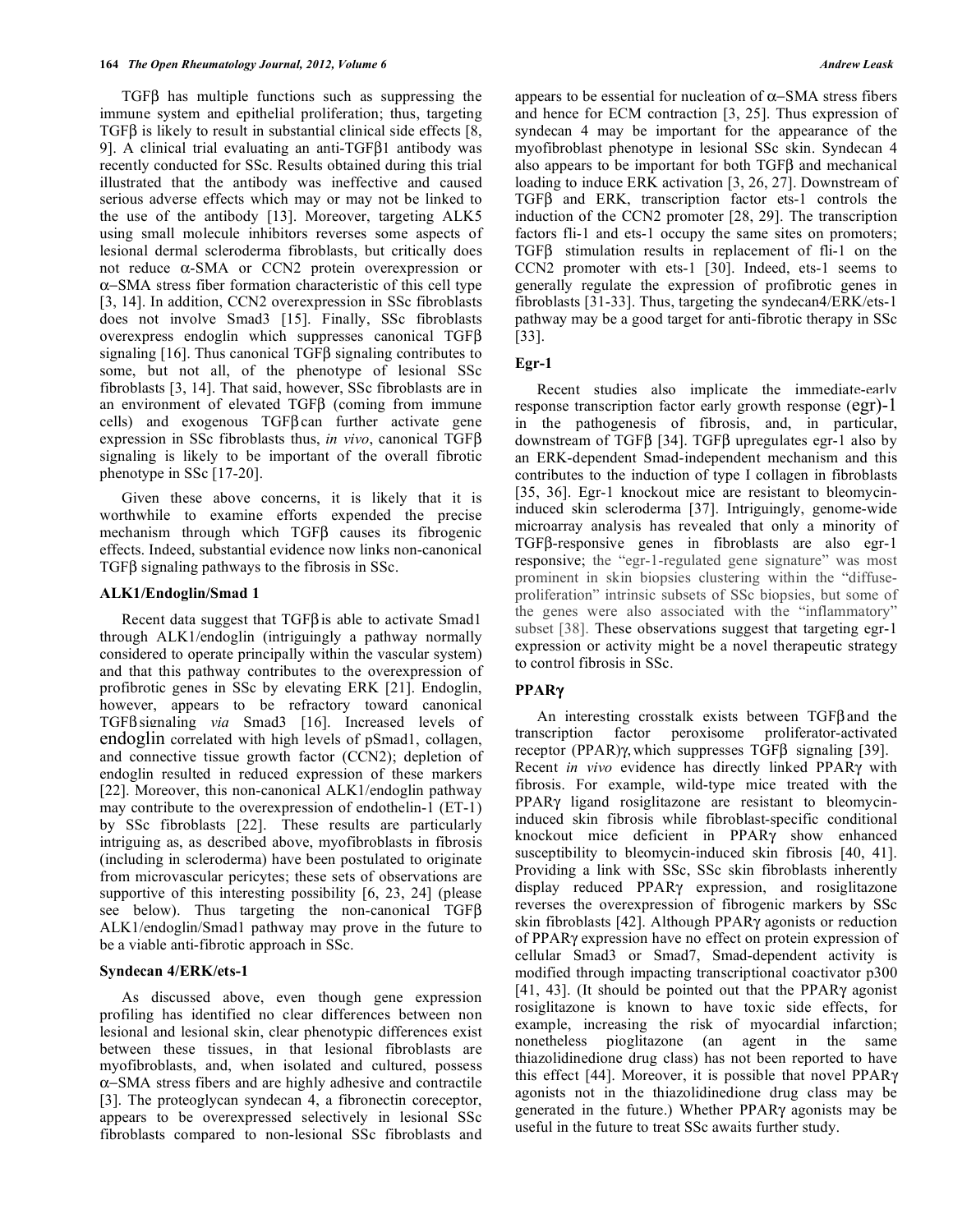# **CELL ADHESION**

# **Cell Adhesion/Contraction-Mediated Activation of Latent TGF**

 Compared to their non-lesional and healthy counterparts, lesional SSc fibroblasts are characterized by enhanced abilities to adhere to and contract extracellular matrix (ECM) [4]. Adhesion to ECM itself is sufficient to elicit a fibrogenic mRNA expression profile in fibroblasts [45]. In addition, adhesive signaling is elevated in SSc fibroblasts [46-48]. Lesional SSc fibroblasts show an enhanced ability to adhere to ECM in a fashion that is blocked by anti-integrin $\beta$ 1 antibodies [49]. Mice harboring a deletion for integrin  $\beta$ 1 in fibroblasts are resistant to bleomycin-induced skin fibrosis and exhibit delayed tissue repair [50, 51]. These issues arise due to the inability of integrin $\beta$ 1 deficient fibroblasts to adhere to and contract ECM [51]. They could also arise due to the fact that integrin $\beta$ 1-deficient mice are defective in activation of latent TGF $\beta$  [51].

Integrins activate latent  $TGF- $\beta$ 1 through two different$ mechanisms [52]. First, integrins appear to serve as a docking point for both latent  $TGF- $\beta$ 1$  and activating proteases, bringing both into close vicinity enhancing liberation of active TGFB. Second, integrins appear to engage cell traction forces that are directly transmitted to the latent  $TGF\beta$  complex resulting in  $TGF\beta$  release or presentation to its receptors. In normal dermal fibroblasts, expression of integrins  $\alpha \nu \beta$ 5 and  $\alpha \nu \beta$ 3 is low but is upregulated in SSc, correlating with transition of fibroblasts into myofibroblasts [53, 54]. Available data indicate that integrins containing the  $\alpha v$  subunit bind to and activate latent TGF- $\beta$ 1 through an RGD sequence in the latency associated peptide [55, 56]. In normal fibroblasts, growth factorinduced myofibroblast contraction increases latent  $TGF- $\beta$ 1$ activation in through integrins, in a fashion that is dependent on actin-dependent contraction [51, 57].

# **Cell Adhesion-Mediated Signaling**

In addition to its effect on activating latent TGFB, cell adhesion to ECM also promotes downstream signaling in response to TGFB involves the clustering of other proteins in addition to integrins to FAs, including paxillin (which provides a platform for FAK), protein kinase C as well as members of the Rho family of GTPases [58, 59]. FAK/src is required for the ability of TGF $\beta$  to induce JNK and TAK1 and hence myofibroblast formation and activity [60, 61]. SSc lung fibroblasts display constitutive ALK5-independent JNK activation, which contributes to the persistence of the myofibroblast phenotype of this cell type [17]. Thus targeting TAK1/JNK may be useful in SSc.

 Mice harboring a fibroblast-specific deletion for rac1, a member of the Rho GTPase family, are resistant to bleomycin-induced skin fibrosis [62]. Rac1-deficient fibroblasts are responsive to  $TGF\beta$ , however they show reduced generation of reactive oxygen species [63]. Restoration with hydrogen peroxide alleviates the Rac1 deficient phenotype both *in vivo* and *in vitro* [64]. Rac is constitutively activated in lesional SSc fibroblasts and pharmacological inhibition of Rac1 reverses the fibrotic phenotype these cells [64]. In this latter system, Rac1 acts by a PI3 kinase/Akt-dependent mechanism; rac inhibition

reduced the enhanced Akt phosphorylation observed in SSc fibroblasts  $[64]$ . Similarly, TGF $\beta$ -induced lung myofibroblast differentiation involves the PI3kinase/Akt cascade [65]. Akt phosphorylation is elevated in SSc fibroblasts [40]; expression of the phosphatase PTEN (which dephosphorylates PI3 kinase and hence suppresses Akt phosphorylation) is decreased in SSc fibroblasts [66]. Loss of PTEN is sufficient to result in skin fibrosis *in vivo*; restoration of PTEN in SSc fibroblasts rescues the profibrotic phenotype of these cells [66].

Of the PKC family members, only protein kinase  $C\epsilon$ (PKC $\varepsilon$ ) contains an actin-binding motif [67]. PKC $\varepsilon$ knockout mice and fibroblasts show defective tissue repair and myofibroblast differentiation both basally and in response to TGF $\beta$  [68]. PKC $\varepsilon$ -deficient fibroblasts show reduced rac activation and the baseline defects observed in the cells can be rescued by rac1 overexpression, indicating that PKC $\varepsilon$  acts upstream of rac1 [68]. It appears that Akt regulates ROS generation by modulating expression of the NADPH oxidase Nox4 and p22(phox) catalytic subunits, which are both required for NADPH oxidase activity [69]. These data suggest that targeting a  $PKC\epsilon/rac/At/PI3$ kinase/ROS cascade may useful in SSc.

# **ADDITIONAL CYTOKINES/MATRICELLULAR PROTEINS**

# **Endothelin**

 Endothelin has three forms, ET-1, ET-2, and ET-3 [70] that signal through the  $ET_A$  and  $ET_B$  7-transmembrane Gprotein-coupled receptors  $[70]$ . Similar to TGF $\beta$ , ET-1 can induce ECM production in fibroblasts, through MEK/ERK and the  $ET_A$  and  $ET_B$  receptors, whereas ET-1 induces myofibroblast formation, migration and ECM contraction through  $ET_A$  and Akt/rac [17, 71]. TGF $\beta$  induces ET-1 through JNK, and ET-1 is a downstream mediator of  $TGF\beta$ 's fibrogenic responses [17, 72]. ET overproduction in SSc lung fibroblasts is TAK1/JNK-dependent but ALK5 independent, and contributes to the persistent myofibroblast phenotype of SSc lung fibroblasts [17]. TGF $\beta$  works together with ET-1 to promote myofibroblast differentiation [73]. Moreover, gingival fibroblasts (gingivae do not scar) show a less potent response than dermal fibroblasts to a 6 hour treatment with TGFB (in terms of CCN2, type I collagen and  $\alpha$ -SMA mRNA expression) [74]. Gingival fibroblasts do not express ET-1; adding back ET-1 rescues this phenomenon [74]. As discussed above, *in vivo*, SSc fibroblasts are in an environment of excess  $TGF\beta$ , so that SSc fibroblasts overexpress ET-1 constitutively and that  $TGF\beta$  and ET-1 synergize in terms of their fibrogenic activity is likely to be of clinical relevance. That SSc fibroblasts are inherently different from normal fibroblasts is emphasized by the fact that they maintain their fibrotic characteristics in culture, show activated adhesive and contractile properties, and overexpress key fibrotic markers independently of canonical TGFB signaling. Based on all these observations, it is plausible that SSc fibroblasts, due to ET-1 overexpression, are inherently primed to respond excessively to pro-fibrotic signaling emanating from cytokines produced in response to tissue injury or inflammation. Clinical experiments have suggested that ET receptor antagonists may be useful at reversing skin fibrosis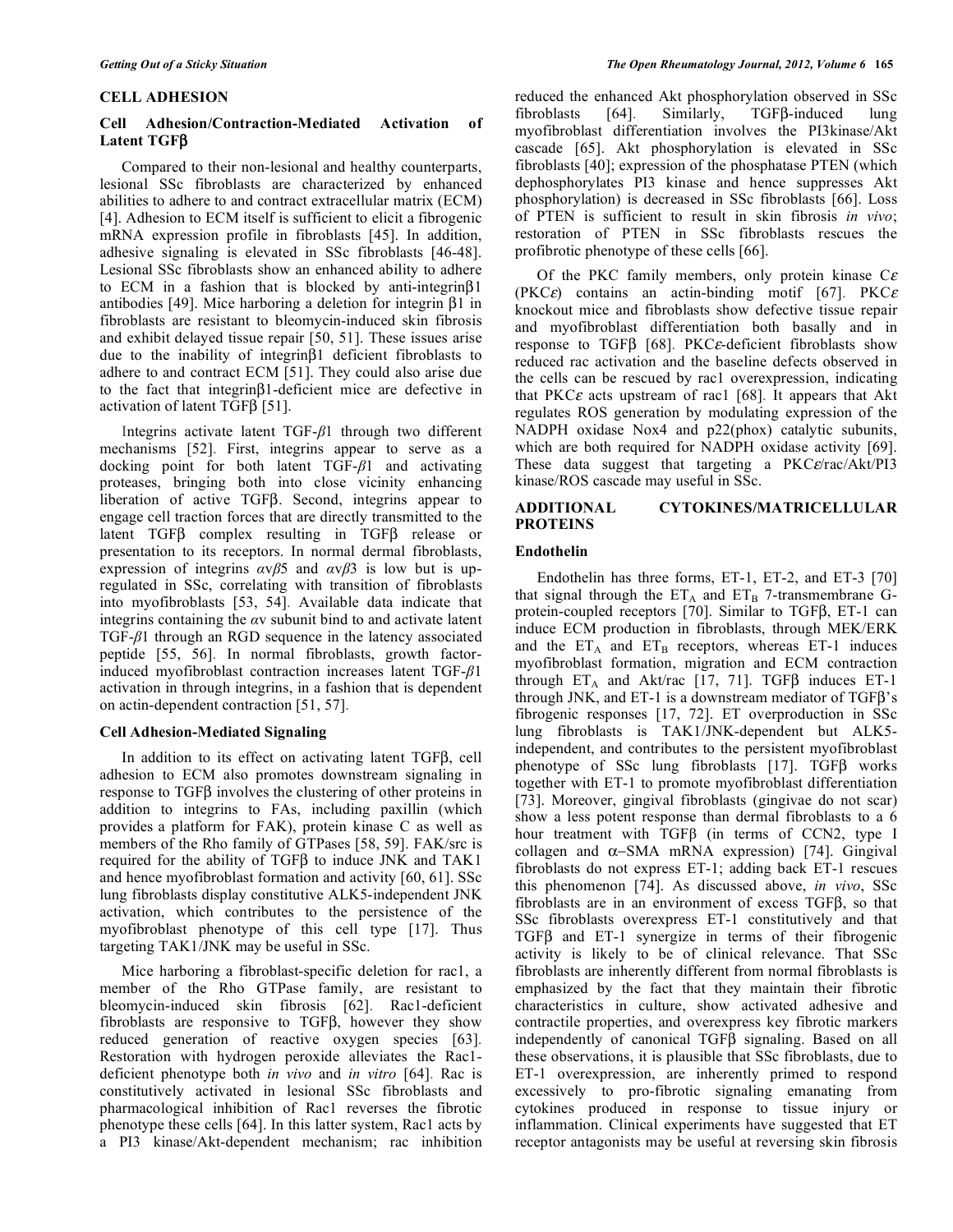in SSc and IL-2, IL-6, IL-8 and IFN- $\gamma$  levels in SSc patients but the results have been less positive when SSc-related interstitial lung disease has been examined [75-77].

#### **Platelet-Derived Growth Factor (PDGF)**

 PDGF, a family of homo- or hetero-dimeric growth factors including PDGF-AA, PDGF-AB, PDGF-BB, PDGF-CC, and PDGF-DD, binds two different PDGF receptors,  $\alpha$ and  $\beta$  [78, 79] PDGF stimulates migration and proliferation of neutrophils, macrophages, fibroblasts and smooth muscle cells as well as granulation tissue formation [78, 79]. PGDF, like  $TGF\beta$  and  $ET-1$ , stimulates fibroblasts to contract floating collagen gel matrices, express collagen and migrate [80, 81], and, *in vivo*, for the expression of  $\alpha$ -SMA (in the liver) and pericytes to differentiate into myofibroblasts (in the kidney) [82, 83].

 Evidence is accumulating that SSc myofibroblasts may arise through the recruitment of microvascular pericytes. PDGF<sub>B</sub> receptors are expressed by activated microvascular pericytes in patients with early SSc, but not in those with late-stage scleroderma [84]. Although histological examination of markers is inherently imprecise method of detecting origin, only a subset (~30%) of myofibroblasts in cutaneous mouse wounds are positive for the pericyte marker NG2, but the overwhelming majority of cells in SSc and in bleomycin-induced skin fibrosis are NG2-positive [24, 85]. Imatinib mesylate, which inhibits the platelet-derived growth factor receptor (PDGFR)-beta inhibitor and c-abl, delays wound closure, concomitant with reduced expression of collagen type I and numbers of myofibroblasts [86]. However, *in vitro*, imatinib mesylate did not prevent seruminduced contraction of collagen gels but potently inhibited fibroblast proliferation [86]. In a mouse model of bleomycininduced dermal fibrosis, dual inhibition of c-abl and PDGF receptor signaling bdasatinib and nilotinib potently reduced the dermal thickness, the number of myofibroblasts, and the collagen content of the skin in a dose-dependent manner at well-tolerated doses [87]. Moreover, it has been shown that TGFβ-induces fibrosis *in vivo via* c-abl [88, 89], in a fashion that appears to involve protein kinase c delta [90]. Collectively, these data suggest that imatinib mesylate may act, at least in part, by blocking pericyte recruitment to SSc skin. In an open label trial, adverse events were common, but improvements in skin thickening were seen [91]. However, in another trial, imatinib was poorly tolerated which could limit its application in SSc [92]. Thus it remains debatable as to whether imatinib mesylate might be a viable option for the treatment of SSc, clinically.

# **CCN2**

 CCN2, an excellent surrogate marker for the severity of fibrosis in SSc [93-96], was initially considered to be a classical growth factor but now has been recognized to be a matricellular protein (of the CCN family) that acts through a variety of integrins and HSPGs or trkA to promote cell adhesion and adhesive signaling in response to extracellular ligands [97-99]. CCN2 is induced by both  $TGF\beta$  and ET-1 [15, 100, 101], and thus may impact the adhesive signaling ability of these cytokines. Indeed, CCN2 promotes the adhesive signaling of TGF $\beta$  in fibroblasts [102]. CCN2, independent of canonical  $TGF\beta$  pathways, is overexpressed

in SSc fibroblasts through an ET-1/ the noncanonical Smad1 pathway/Sp1-dependent mechanism [14, 21, 103].

 Blocking CCN2 with neutralizing anti-CCN2 antibody or siRNA reduces aspects of bleomycin-induced lung fibrosis including collagen and  $\alpha$ -SMA expression [104]. Moreover, fibroblast-specific CCN2 knockout mice are resistant to bleomycin-induced skin fibrosis [105]. CCN2 is not considered to cause fibrosis directly, unless massively overexpressed [106], but rather appears to create an environment favorable for fibrogenic stimuli to act [107]. Rather than being a downstream mediator of  $TGF\beta$  activity,  $CCN2$  appears to acts as a cofactor with  $TGFB$  to induce fibrogenic activities both *in vitro* and *in vivo* [97, 102, 108]. In cells expressing CCN2 constitutively, CCN2 appears to be required for TGFB to maximally induce type I collagen and  $\alpha$ -SMA [102]. On the other hand, in cells CCN2 not making constitutively, CCN2 is not needed for this process [105, 109]. CCN2 may perform its actions by increasing the bioavailabilty of  $TGF\beta$  to its receptors at extremely low concentrations of TGF $\beta$  [110], or by activating the noncanonical Smad1 pathway [111]. One of the great conundrums that have been revealed by gene expression profiling and by functional analysis of SSc skin and fibroblasts is that SSc fibroblasts taken from clinically unaffected skin already overexpress profibrotic markers such as CCN2 yet, unlike fibroblasts in clinically affected (lesional) skin are not highly contractile myofibroblasts [3,4]. Collectively, these observations suggest that the expression of CCN2 in non-lesional skin fibroblasts may indicate that these cells are inherently primed to excessively respond to profibrotic stimuli (such as  $TGF\beta$ ) hence resulting in clinically defined scar tissue.

# **FUTURE PROSPECTS AND CONCLUSIONS**

 Although clinical studies targeting individual cytokines in SSc have been inconclusive, a combinatorial approach may be warranted. Studies examining the signaling mechanisms underlying the action of these cytokines on fibroblasts have revealed that common pathways seem to be used utilized. Blocking these downstream pathways (e.g. c-Abl, TAK, FAK, PPAR $\gamma$ , integrins, Rac/Akt/PKC $\varepsilon$ ) which appear to integrate signaling from growth factors and appear to be essential for the SSc myofibroblast phenotype might prove to be more fruitful. CCN2 may be a good antifibrotic target as it appears to be downstream of all fibrogenic pathways.

#### **ACKNOWLEDGEMENTS**

 AL is supported by the Canadian Institute of Health Research and the Canadian Foundation for Innovation, is a member of the Canadian Scleroderma Research Group New Emerging Team.

#### **CONFLICT OF INTEREST**

Declared none.

### **REFERENCES**

- [1] Eckes B, Zigrino P, Kessler D, *et al*. Fibroblast matrix interactions in wound healing and fibrosis. Matrix Biol 2000; 19: 325-32.
- [2] Gabbiani G. The myofibroblast in wound healing and fibrocontractive diseases. J Pathol 2003; 200: 500-3.
- [3] Chen Y, Shiwen X, van Beek J, *et al*. Matrix contraction by dermal fibroblasts requires TGFbeta/ALK5, heparan sulfate containing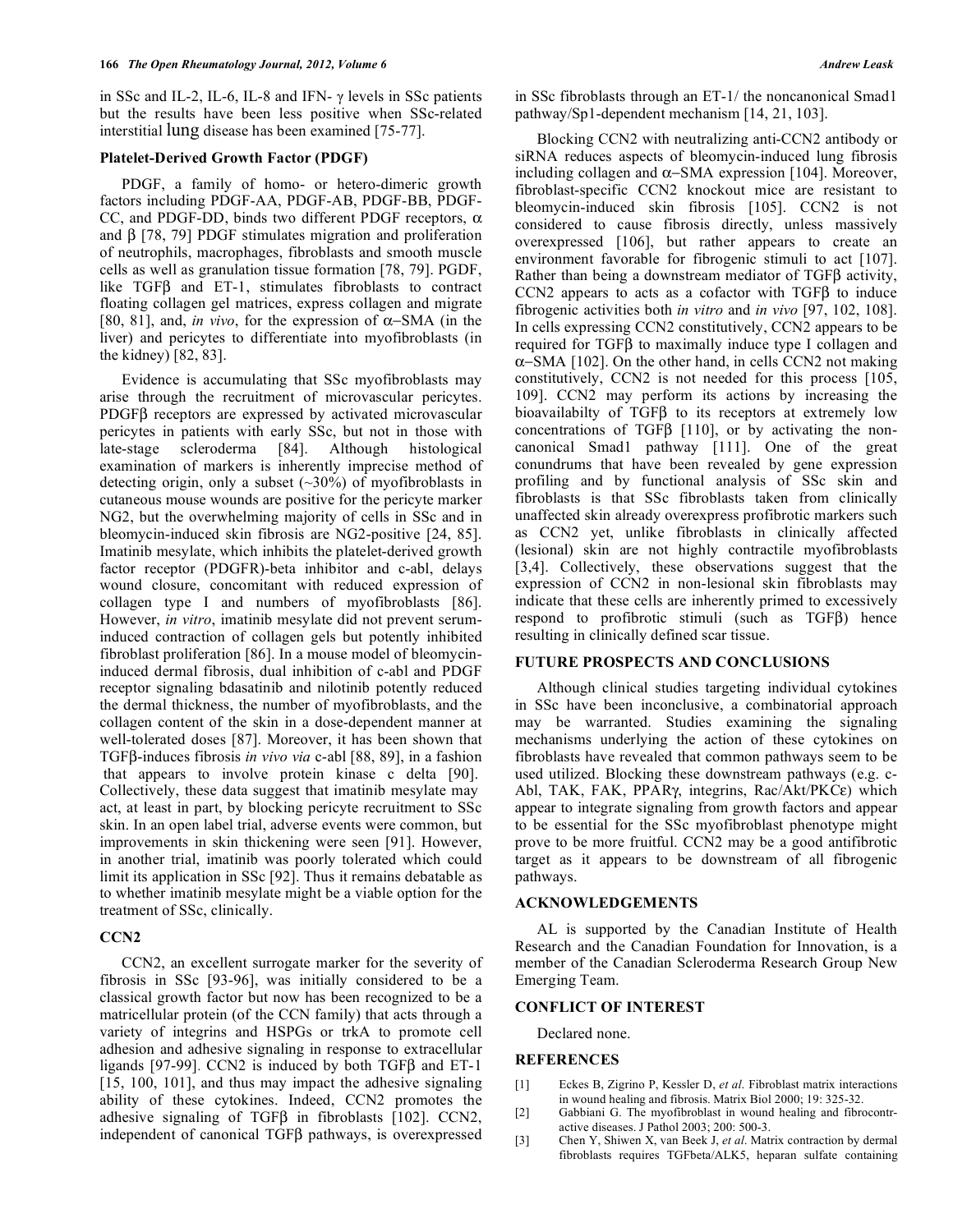proteoglycans and MEK/ERK: Insights into pathological scarring in chronic fibrotic disease. Am J Pathol 2005; 167: 1699-1711

- [4] Whitfield ML, Finlay DR, Murray JI, *et al*. Systemic and cell typespecific gene expression patterns in scleroderma skin. Proc Natl Acad Sci 2003; 100: 12319-24.
- [5] Rajkumar VS, Howell K, Csiszar K, *et al*. Shared expression of phenotypic markers in systemic sclerosis indicates a convergence of pericytes and fibroblasts to a myofibroblast lineage in fibrosis. Arthritis Res Ther 2005; 7: R1113-23.
- [6] Hinz B, Phan SH, Thannickal VJ, *et al.* The myofibroblast: one function, multiple origins. Am J Pathol 2007; 170: 1807-16
- [7] Abraham DJ, Eckes B, Rajkumar V, Krieg T. New developments in fibroblast and myofibroblast biology: implications for fibrosis and scleroderma. Curr Rheumatol Rep 2007; 9: 136-43.
- [8] Leask A. Targeting the TGFb, endothelin-1 and CCN2 axis to combat fibrosis in scleroderma. Cell Signal 2008; 20: 1409-14
- [9] Blom IE, Goldschmeding R, Leask A. Gene regulation of connective tissue growth factor: new targets for antifibrotic therapy? Matrix Biol 2002; 21: 473-82.
- [10] Hoyles RK, Derrett-Smith EC, Khan K, *et al*. An essential role for resident fibroblasts in experimental lung fibrosis is defined by lineage-specific deletion of high-affinity type II transforming growth factor  $\beta$  receptor. Am J Respir Crit Care Med 2011; 183: 249-61.
- [11] Li M, Krishnaveni MS, Li C, *et al*. Epithelium-specific deletion of  $TGF-\beta$  receptor type II protects mice from bleomycin-induced pulmonary fibrosis. J Clin Invest 2011; 121: 277-87
- [12] Ghosh AK, Varga J. The transcriptional coactivator and acetyltransferase p300 in fibroblast biology and fibrosis. J Cell Physiol 2007; 213: 663-71.
- [13] Denton CP, Merkel PA, Furst DE, et al. Cat-192 Study Group; Scleroderma Clinical Trials Consortium. Recombinant human antitransforming growth factor beta1 antibody therapy in systemic sclerosis: a multicenter, randomized, placebo-controlled phase I/II trial of CAT-192. Arthritis Rheum 2007; 56: 323-33
- [14] Chen Y, Shi-wen X, Eastwood M, *et al*. Contribution of activin receptor-like kinase 5 (transforming growth factor beta receptor type I) signaling to the fibrotic phenotype of scleroderma fibroblasts. Arthritis Rheum 2006; 54: 1309-16.
- [15] Holmes A, Abraham DJ, Sa S, Shiwen X, Black CM, Leask A. CTGF and SMADs, maintenance of scleroderma phenotype is independent of SMAD signaling. J Biol Chem 2001; 276: 10594- 601.
- [16] Leask A, Abraham DJ, Finlay DR, *et al*. Dysregulation of transforming growth factor beta signaling in scleroderma: overexpression of endoglin in cutaneous scleroderma fibroblasts. Arthritis Rheum 2002; 46: 1857-65.
- [17] Shi-wen X, Rodrigues-Pascual F, Lamas S, *et al*. Constitutive ALK5-indepenent JNK activation contributes to endothelin-1 overexpression in pulmonary fibrosis. Mol Cell Biol 2006; 26: 5518-27.
- [18] Higley H, Persichitte K, Chu S, Waegell W, Vancheeswaran R, Black C. Immunocytochemical localization and serologic detection of transforming growth factor beta 1. Association with type I procollagen and inflammatory cell markers in diffuse and limited systemic sclerosis, morphea, and Raynaud's phenomenon. Arthritis Rheum 1994; 37: 278-88
- [19] Querfeld C, Eckes B, Huerkamp C, Krieg T, Sollberg S. Expression of TGF-beta 1, -beta 2 and -beta 3 in localized and systemic scleroderma. J Dermatol Sci 1999; 21: 13-22.
- [20] Corrin B, Butcher D, McAnulty BJ, *et al*. Immunohistochemical localization of transforming growth factor-beta 1 in the lungs of patients with systemic sclerosis, cryptogenic fibrosing alveolitis and other lung disorders. Histopathology 1994; 24: 145-50.
- [21] Pannu J, Nakerakanti S, Smith E, Ten DP, Trojanowska M. Transforming growth factor-beta receptor type I-dependent fibrogenic gene program is mediated via activation of Smad1 and ERK1/2 pathways. J Biol Chem 2007; 282: 10405-13.
- [22] Morris E, Chrobak I, Bujor A, *et al*. Endoglin promotes TGF- /Smad1 signaling in scleroderma fibroblasts. J Cell Physiol 2011; 226: 3340-8.
- [23] Rajkumar VS, Howell K, Csiszar K, Denton CP, Black CM, Abraham DJ. Shared expression of phenotypic markers in systemic sclerosis indicates a convergence of pericytes and fibroblasts to a myofibroblast lineage in fibrosis. Arthritis Res Ther 2005; 7: R1113-23.
- [24] Liu S, Taghavi R, Leask A. Connective tissue growth factor is induced in bleomycin-induced skin scleroderma. J Cell Commun Signal 2010; 4: 25-30
- [25] Gopal S, Bober A, Whiteford JR, Multhaupt HA, Yoneda A, Couchman JR. Heparan sulfate chain valency controls syndecan-4 function in cell adhesion. J Biol Chem 2010; 285: 14247-58.
- [26] Chen Y, Leask A, Abraham DJ, *et al*. Heparan sulfate-dependent ERK activation contributes to the overexpression of fibrotic proteins and enhanced contraction by scleroderma fibroblasts. Arthritis Rheum 2008; 58: 577-85.
- [27] Bellin RM, Kubicek JD, Frigault MJ, *et al*. Defining the role of syndecan-4 in mechanotransduction using surface-modification approaches. Proc Natl Acad Sci USA 2009; 106: 22102-7.
- [28] Van Beek JP, Kennedy L, Rockel JS, Bernier SM, Leask A The induction of CCN2 by TGFbeta1 involves Ets-1. Arthritis Res Ther 2006; 8: R36
- [29] Mott GA, Costales JA, Burleigh BA. A soluble factor from Trypanosoma cruzi inhibits transforming growth factor-ß-induced MAP kinase activation and gene expression in dermal fibroblasts. PLoS One 2011; 6: e23482
- [30] Nakerakanti SS, Kapanadze B, Yamasaki M, Markiewicz M, Trojanowska M. Fli1 and Ets1 have distinct roles in connective tissue growth factor/CCN2 gene regulation and induction of the profibrotic gene program. J Biol Chem 2006; 281: 25259-69
- [31] Hahne JC, Okuducu AF, Fuchs T, Florin A, Wernert N. Identification of ETS-1 target genes in human fibroblasts. Int J Oncol 2011; 38: 1645-52.
- [32] Czuwara-Ladykowska J, Shirasaki F, Jackers P, Watson DK, Trojanowska M. Fli-1 inhibits collagen type I production in dermal fibroblasts via an Sp1-dependent pathway. J Biol Chem 2001; 276: 20839-48.
- [33] Leask A. Eureka! Ets a target for fibrosis. J Cell Commun Signal 2011; 5: 325-6.
- [34] Bhattacharyya S, Wu M, Fang F, Tourtellotte W, Feghali-Bostwick C, Varga J. Early growth response transcription factors: key mediators of fibrosis and novel targets for anti-fibrotic therapy. Matrix Biol 2011; 30: 235-42.
- [35] Bhattacharyya S, Chen SJ, Wu M, *et al*. Smad-Independent Transforming Growth Factor- $\beta$  Regulation of Early Growth Response-1 and sustained expression in fibrosis. Implications for Scleroderma. Am J Pathol 2008; 173: 1085-99
- [36] Chen SJ, Ning H, Ishida W, *et el*. The early-immediate gene EGR-1 is induced by transforming growth factor-beta and mediates stimulation of collagen gene expression. J Biol Chem 2006; 281: 21183-97.
- [37] Wu M, Melichian DS, de la Garza M, *et al*. Essential roles for early growth response transcription factor Egr-1 in tissue fibrosis and wound healing. Am J Pathol 2009; 175(3): 1041-55.
- [38] Bhattacharyya S, Sargent JL, Du P, *et al*. Egr-1 induces a profibrotic injury/repair gene program associated with systemic sclerosis. PLoS One 2011; 6(9): e23082.
- [39] Ghosh AK, Bhattacharyya S, Lakos G, Chen SJ, Mori Y, Varga J. Disruption of transforming growth factor beta signaling and profibrotic responses in normal skin fibroblasts by peroxisome proliferator-activated receptor gamma. Arthritis Rheum 2004; 50(4): 1305-18.
- [40] Kapoor M, McCann M, Liu S, *et al*. Loss of peroxisome proliferator-activated receptor gamma in mouse fibroblasts results in increased susceptibility to bleomycin-induced skin fibrosis. Arthritis Rheum 2009; 60: 2822-9
- [41] Wu M, Melichian DS, Chang E, Warner-Blankenship M, Ghosh AK, Varga J. Rosiglitazone abrogates bleomycin-induced scleroderma and blocks profibrotic responses through peroxisome proliferator-activated receptor-gamma. Am J Pathol 2009; 174: 519-33.
- [42] Shiwen X, Eastwood M, Stratton RJ, Denton CP, Leask A, Abraham DJ. Rosiglitazone alleviates the persistent fibrotic phenotype of lesional skin scleroderma fibroblasts. Rheumatology 2010; 49: 259-63.
- [43] Ghosh AK, Bhattacharyya S, Wei J, *et al*. Peroxisome proliferatoractivated receptor-gamma abrogates Smad-dependent collagen stimulation by targeting the p300 transcriptional coactivator. FASEB J 2009; 23: 2968-77.
- [44] Shah ND, Montori VM, Krumholz HM, Tu K, Alexander GC, Jackevicius CA. Responding to an FDA warning--geographic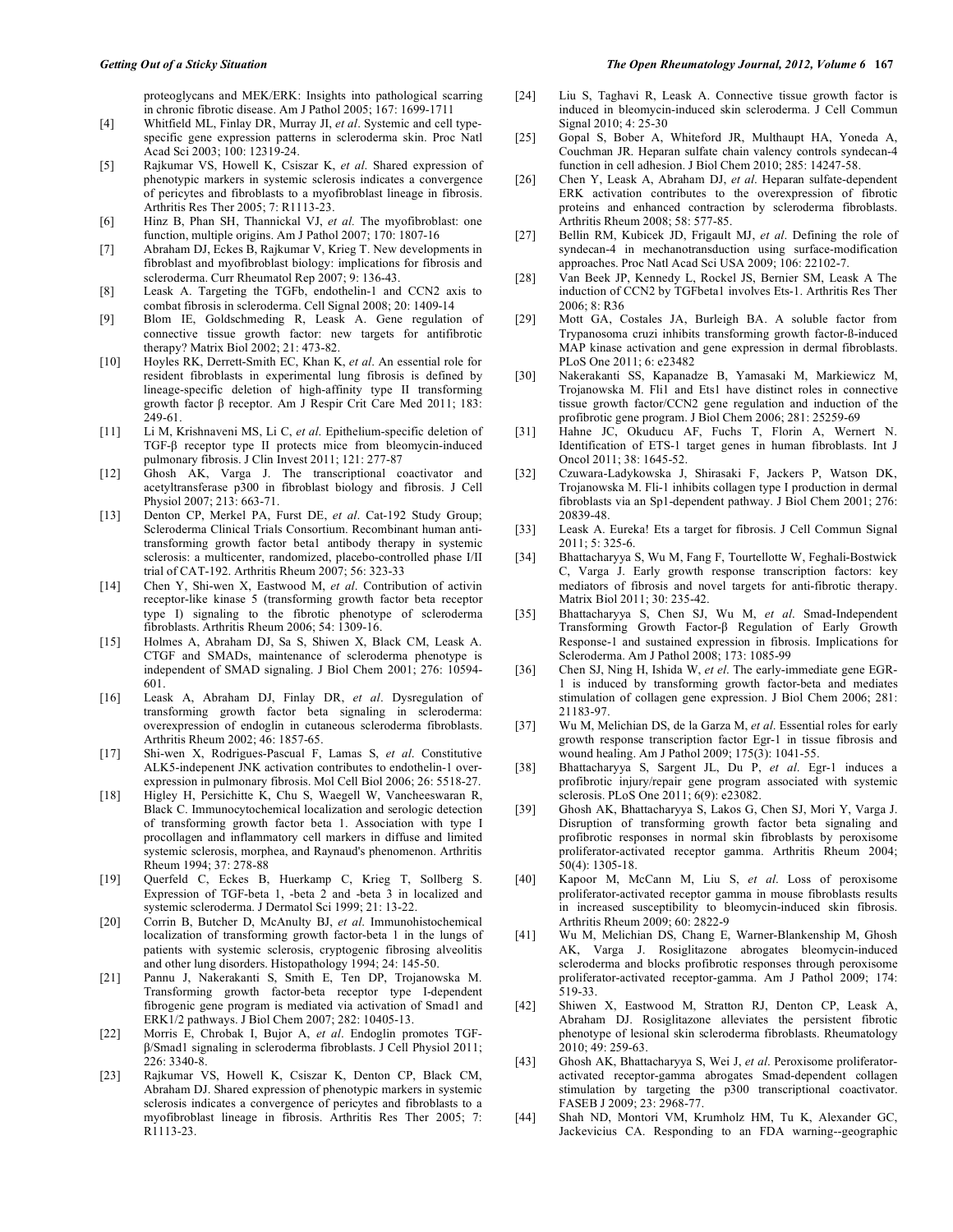- [45] Kennedy L, Shi-Wen X, Carter DE, Abraham DJ, Leask A. Fibroblast adhesion results in the induction of a matrix remodeling gene expression program. Matrix Biol 2008; 27: 274-81.
- [46] Jun JB, Kuechle M, Min J, *et al*. Scleroderma fibroblasts demonstrate enhanced activation of Akt (protein kinase B) in situ. J Invest Dermatol 2005; 124: 298-303.
- [47] Mimura Y, Ihn H, Jinnin M, Asano Y, Yamane K, Tamaki K Constitutive scleroderma fibroblasts. J Invest Dermatol 2005; 124: 886-92
- [48] Waters CE, Shi-Wen X, Denton CP, Abraham DJ, Pearson JD. Signaling pathways regulating intercellular adhesion molecule 1 expression by endothelin 1: comparison with interleukin-1beta in normal and scleroderma dermal fibroblasts. Arthritis Rheum 2006; 54: 649-60
- [49] Shi-wen X, Renzoni EA, Kennedy L, *et al*. Endogenous endothelin-1 signaling contributes to type I collagen and CCN2 overexpression in fibrotic fibroblasts. Matrix Biol 2007; 26: 625-32
- [50] Liu S, Kapoor M, Denton, CP, Abraham DJ, Leask A. Loss of b1 integrin in mouse fibroblasts results in resistance to a mouse model of skin scleroderma. Arthritis Rheum 2009: 60; 2817-21
- [51] Liu S, Xu SW, Blumbach K, *et al*. Expression of integrin beta1 by fibroblasts is required for tissue repair in vivo. J Cell Sci 2010; 123: 3674-82
- [52] Wipff PJ, Hinz B. Integrins and the activation of latent transforming growth factor beta1 - an intimate relationship. Eur J Cell Biol 2008; 87: 601-15.
- [53] Asano Y, Ihn H, Yamane K, Jinnin M, Mimura Y, Tamaki K. Increased expression of integrin alpha(v)beta3 contributes to the establishment of autocrine TGF-beta signaling in scleroderma fibroblasts. J Immunol 2005; 175: 7708-18.
- [54] Asano Y, Ihn H, Yamane K, Jinnin M, Mimura Y, Tamaki K. Involvement of alphavbeta5 integrin-mediated activation of latent transforming growth factor beta1 in autocrine transforming growth factor beta signaling in systemic sclerosis fibroblasts. Arthritis Rheum 2005; 52: 2897-905
- [55] Asano Y, Ihn H, Yamane K, Jinnin M, Tamaki K. Increased expression of integrin alphavbeta5 induces the myofibroblastic differentiation of dermal fibroblasts. Am J Pathol 2006; 168: 499- 510
- [56] Munger JS, Huang X, Kawakatsu H, *et al*. The integrin alpha v beta 6 binds and activates latent TGF beta 1: a mechanism for regulating pulmonary inflammation and fibrosis. Cell 1999; 96: 319-28.
- [57] Wipff PJ, Rifkin DB, Meister JJ, Hinz B. Myofibroblast contraction activates TGF $\beta$ 1 from the extracellular matrix. J Cell Biol 2007; 179: 1311-23.
- [58] Turner CE: Paxillin and focal adhesion signaling. Nat Cell Biol 2000; 2: E231-E236
- [59] Ishibe S, Joly D, Liu ZX, Cantley LG. Paxillin serves as an ERKregulated scaffold for coordinating FAK and Rac activation in epithelial morphogenesis. Mol Cell 2004; 6: 257-67
- [60] Liu S, Shi-wen X, Kennedy L, *et al*. FAK is required for TGFbinduced JNK phosphorylation in fibroblasts: implications for acquisition of a matrix remodeling phenotype. Mol Biol Cell 2007; 18: 2169-78
- [61] Shi-wen X, Parapuram SK, Pala D, *et a*l. TGFb-induced a-smooth muscle actin expression and extracellular matrix contraction in fibroblasts requires TAK1. Arthritis Rheum 2009: 60; 234-41
- [62] Liu S, Kapoor M, Shi-wen X, *et al*. 2008. Investigation of the role of Rac1 in a bleomycin-induced scleroderma model using fibroblast-specific Rac1 knockout mice. Arthritis Rheum 2008; 58; 2189-95
- [63] Liu S, Kapoor M, Leask A. Rac1 expression by fibroblasts is required for tissue repair *in vivo*. Am J Pathol 2009; 174: 1847-56.
- [64] Shi-wen X, Liu S, Sonnylal S, Denton CP, Abraham DJ, Leask A. Rac inhibition reverses the phenotype of fibrotic fibroblasts. PLOS One 2009; 4: e7438.
- [65] Conte E, Fruciano M, Fagone E, *et al*. Inhibition of PI3K prevents the proliferation and differentiation of human lung fibroblasts into myofibroblasts: the role of class I P110 isoforms. PLoS One 2011; 6: e24663
- [66] Parapuram SK, Shi-wen X, Elliott C, *et al*. Loss of PTEN expression by dermal fibroblasts causes skin fibrosis. J Invest Dermatol 2011; 131: 1996-2003.
- [67] Prekeris R, Hernandez RM, Mayhew MW, White MK, Terrian DM. Molecular analysis of the interactions between protein kinase C-epsilon and filamentous actin. J Biol Chem 1998; 273: 26790-8.
- [68] Leask A, Shi-wen X, Chen Y, *et al*. Protein kinase C e is required for cutaneous wound closure and myofibroblast formation. J Cell Sci 2008; 121; 3459-67.
- [69] Edderkaoui M, Nitsche C, Zheng L, Pandol SJ, Gukovsky I, Gukovskaya AS. NADPH oxidase activation in pancreatic cancer cells is mediated through Akt-dependent up-regulation of p22phox. J Biol Chem 2011; 286: 7779-87.
- [70] Clozel M, Salloukh H. Role of endothelin in fibrosis and antifibrotic potential of bosentan. Ann Med 2005; 37: 2-12.
- [71] Shi-Wen X, Chen Y, Denton CP, *et al*. Endothelin-1 promotes myofibroblast induction through the ETA receptor via a rac/phosphoinositide 3-kinase/Akt-dependent pathway and is essential for the enhanced contractile phenotype of fibrotic fibroblasts. Mol Biol Cell 2004; 15: 2707-19.
- [72] Shi-wen X, Kennedy L, Renzoni E, *et al*. Endothelin-1 is a downstream mediator of TGFb in fibroblasts. Arthritis Rheum 2007; 56: 4189-94
- [73] Shephard P, Hinz B, Smola-Hess S, Meister JJ, Krieg T, Smola H. Dissecting the roles of endothelin, TGF-beta and GM-CSF on myofibroblast differentiation by keratinocytes. Thromb Haemost 2004; 92: 262-74.
- [74] Guo F, Carter DE, Leask A. Mechanical tension increases CCN2/CTGF expression and proliferation in gingival fibroblasts via a TGFβ-dependent mechanism. PLoS One. 2011; 6: e19756.
- [75] Bellisai F, Morozzi G, Scaccia F, et al. Evaluation of the effect of Bosentan treatment on proinflammatory cytokine serum levels in patients affected by Systemic Sclerosis. Int J Immunopathol Pharmacol 2011; 24: 261-4.
- [76] Giordano N, Puccetti L, Papakostas P, *et al*. Bosentan treatment for Raynauds phenomenon and skin fibrosis in patients with Systemic Sclerosis and pulmonary arterial hypertension: an open-label, observational, retrospective study. Int J Immunopathol Pharmacol 2010; 23: 1185-94
- [77] Seibold JR, Denton CP, Furst DE, *et al*. Randomized, prospective, placebo-controlled trial of bosentan in interstitial lung disease secondary to systemic sclerosis. Arthritis Rheum 2010; 62: 2101-8.
- [78] Bonner JC. Regulation of PDGF and its receptors in fibrotic diseases. Cytokine Growth Factor Rev 2004; 15: 255-73.
- [79] Heldin CH, Westermark B. Mechanism of action and in vivo role of platelet-derived growth factor. Physiol Rev 1999; 79: 1283-316.
- [80] Rhee S, Grinnell F. P21-activated kinase 1: convergence point in PDGF- and LPA-stimulated collagen matrix contraction by human fibroblasts. J Cell Biol 2006; 172: 423-32.
- [81] Jinnin M, Ihn H, Mimura Y, Asano Y, Yamane K, Tamaki K. Regulation of fibrogenic/fibrolytic genes by platelet-derived growth factor C, a novel growth factor, in human dermal fibroblasts. J Cell Physiol 2005; 202: 510-7.
- [82] Borkham-Kamphorst E, Herrmann J, Stoll D, Treptau J, Gressner AM, Weiskirchen R. Dominant-negative soluble PDGF-beta receptor inhibits hepatic stellate cell activation and attenuates liver fibrosis. Lab Invest 2004; 84: 766-77.
- [83] Chen YT, Chang FC, Wu CF, *et al*. Platelet-derived growth factor receptor signaling activates pericyte-myofibroblast transition in obstructive and post-ischemic kidney fibrosis. Kidney Int 2011; 80: 1170-81.
- [84] Rajkumar VS, Sundberg C, Abraham DJ, Rubin K, Black CM. Activation of microvascular pericytes in autoimmune Raynaud's phenomenon and systemic sclerosis. Arthritis Rheum 1999; 42: 930-41.
- [85] Kapoor M, Liu S, Huh K, Parapuram S, Kennedy L, Leask A. Connective tissue growth factor promoter activity in normal and wounded skin. Fibrogenesis Tissue Repair 2008; 1: 3.
- [86] Rajkumar VS, Shiwen X, Bostrom M, *et al*. Platelet-derived growth factor-beta receptor activation is essential for fibroblast and pericyte recruitment during cutaneous wound healing. Am J Pathol 2006; 169: 2254-65.
- [87] Akhmetshina A, Dees C, Pileckyte M, *et al*. Dual inhibition of cabl and PDGF receptor signaling by dasatinib and nilotinib for the treatment of dermal fibrosis. FASEB J 2008; 22: 2214-22.
- [88] Daniels CE, Wilkes MC, Edens M, *et al*. Imatinib mesylate inhibits the profibrogenic activity of TGF-beta and prevents bleomycinmediated lung fibrosis. J Clin Invest 2004; 114: 1308-16.